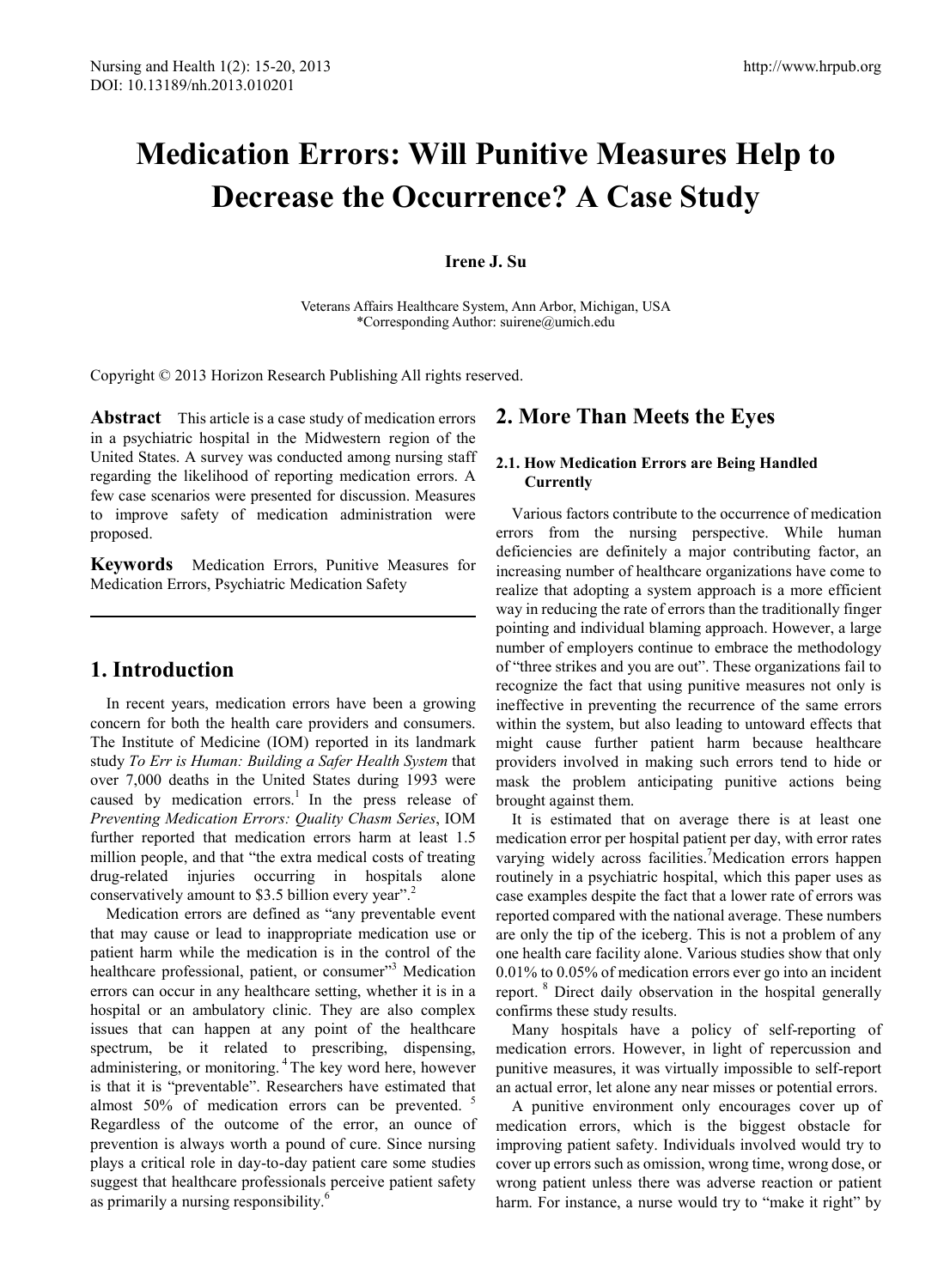catching up the missed dose or simply getting rid of the extra pill.

Only when people are willing to come forward with an error, can a cause analysis be conducted and strategies to prevent it from happening be explored. People will not be willing to speak up freely unless they do not have concerns for consequences. While voluntary reporting will probably reveal more problems, error rates are no longer considered a standard of patient safety, but quality care is recognized as the best measure.<sup>9</sup>

Whenever a medication error occurs, nursing staff anticipates progressive repercussion such as counseling (verbal or written), reprimand, suspension, probation or sanction of nursing license. Even the "re-education" process may be perceived as part of a blame-and-shame game because it carries a derogatory message about the competency of the nurse who has made the error. Therefore, "error reports are a poor indicator of a nurse's competence". 10

Punitive measure is demoralizing, counter- productive, and negatively impacts quality of patient care. Nurses reported being "stressed out" instead of being more alert or watchful after being reprimanded or disciplined in whatever manner. To avoid being caught up in a potential medication error, nurses either chooses to transfer to midnight shift where medications are not regularly administered, or to take a medical leave of absence, or simply resign from their positions. A high turnover rate can be very costly for the employer. International Council of Nurses has a very well said statement in its fact sheet. "Nurses and other health care professionals are among the most educated and dedicated of workforces. The problem with patient safety is not bad professionals in health care, but bad systems that need to be made safer."<sup>11</sup>

Various authoritative organizations have endorsed the system perspective and non-punitive approach in handling medication errors. For example, the Emergency Nurses Association declared in its position statements that:

"A culture of safety, including non-punitive approaches, should be adopted by health care organizations in order to encourage health care professionals to report errors and near-misses so that underlying factors contributing to errors can be identified and analyzed and improvements can be made."<sup>12</sup>

The American Academy of Pediatrics also recognized that search for individual culpability is an obstacle to openly discussing or reporting errors. It further stated, "The reporting systems should be non-punitive, ensure anonymity, focus on system failures"<sup>13</sup>

In the late 1990's through mid-2001, JCAHO revised its policy on reporting medication errors, shifting the emphasis from public notice and punishment to process-oriented investigation and development of an internal system to correct the error.<sup>14</sup>

When an organization endorses punitive measures in handling medication errors, it assumes that errors occur due to human deficiencies. It is undeniable that certain

medication errors are caused by overt negligence. If policies and protocol were strictly followed, the rate of error occurrence would be greatly diminished. Nonetheless, a system should still be set up in such a manner that medication safety does not depend on any one individual alone. In other words, it should be a fail-safe system, which has internal mechanism to prevent errors from happening and to detect errors when they do happen.

Vignettes in the following section would prompt one to reconsider the effectiveness of punitive measures in preventing medication errors.

#### **2.2. The Case of an Expired Order**

A psychiatric hospital in the Midwestern region of the United States has a policy that stipulates certain classes of medications are stopped automatically over a number of days, for instance, Clozaril (Clozapine) in seven days. Pharmacy is to generate an automatic stop order report as part of the medication profile, which is reviewed by authorized prescribers on designated days twice a week. The physician at this time must make a decision whether to continue or discontinue the prescription and write an order based on the decision.

Generally speaking, Clozaril should not be stopped abruptly to prevent patient de-compensation. However, in this case, the attending psychiatrist failed to renew the prescription at the end of the seven-day period. Unfortunately, staff nurses also overlooked the expiration date of the prescription and continued to administer several doses of the medication to a patient. Even though the incident did not cause any patient harm, it was technically a medication error because the medication was administered without a valid order. The nurses involved were counseled or disciplined by the hospital nursing management.

At the first glance, this is an error caused by personal failure where both the physician and nurses have violated the hospital protocol for medication administration. At a closer look, system deficiency is the real culprit. The fact is that this facility does not have a 24-hour pharmacy, medications are provided to each unit in quantity of 7-day supplies. Clozaril, among other medications, is also supplied for a full week. When a prescription order expires on any day of the week, there would be surplus medications in the patient's drawer. A simple remedy to prevent similar error would be to change the pharmacy policy so that the quantity of medications would last only until the day the prescription expires, leaving no chance for nurses to give the medication without an order. Running out of supply would also prompt nurses to remind the attending physician to revisit the original prescription. Simply punishing individuals who made the error would not resolve the problem.

Instead of depending on human efforts to watch for the expiration date of orders for certain high-risk medications, the pharmacy computer may be programmed in such a way that the remaining days on the MAR will be crossed out or darkened with a different shade after the expiration date.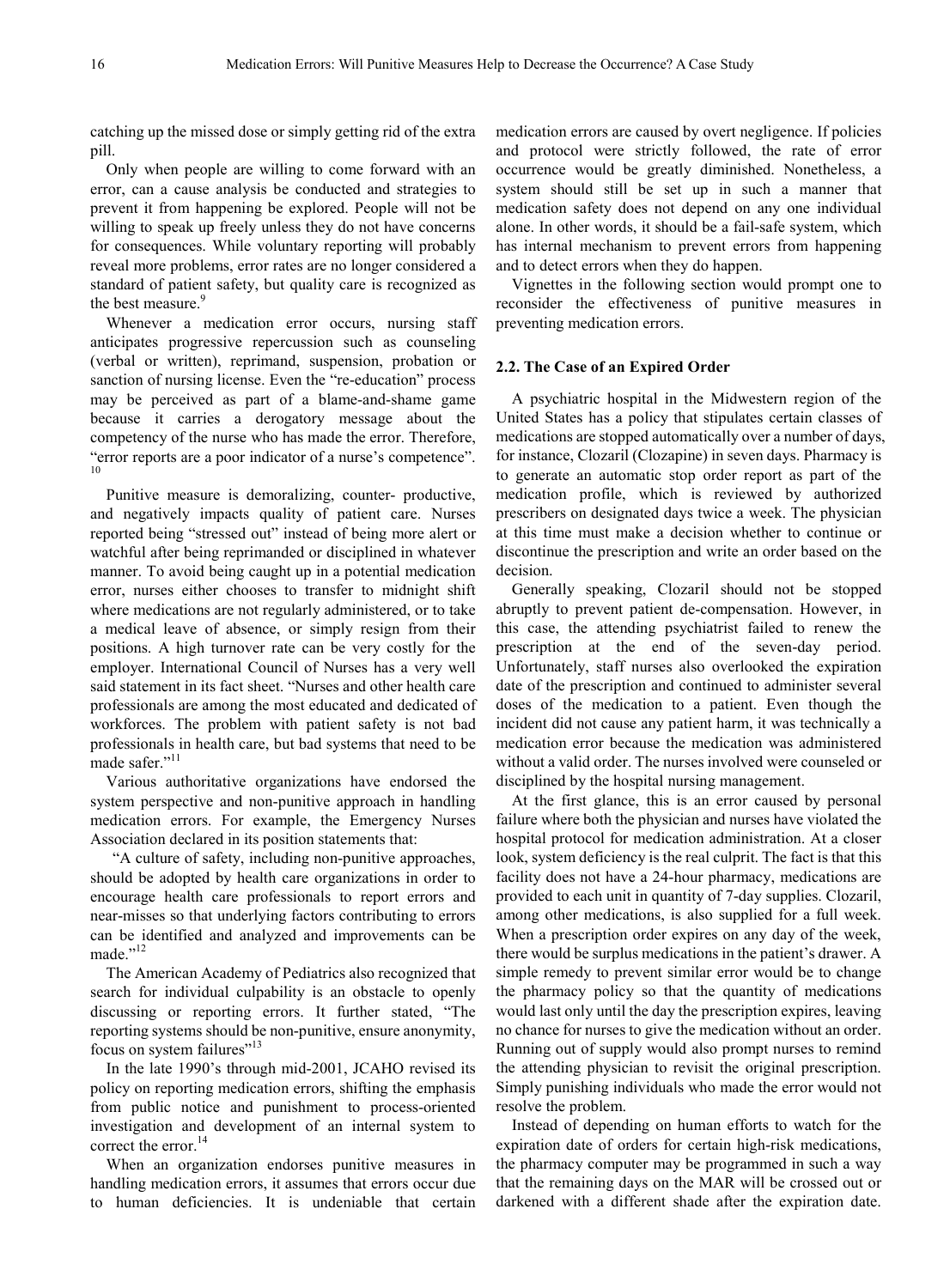Additionally, in the case of Clozaril, pharmacy may only provide enough supply to last till the expiration date of the order even though most of the time the order will eventually be renewed by the psychiatrist.

## **2.3. The Case of Narcotic Discrepancy**

Each unit of the hospital keeps a floor stock of most frequently used medications, among which are narcotics in tablet and injection forms. These floor stocks are stored in a locked drawer. Hospital policy requires counting of all narcotics as a part of shift report procedure between the handing off shift and the on-coming shift. Over time, nursing staff became lax of the counting procedure. People often times just signed the form, but skipped the actual counting.

Until one day a nurse initiated the counting and discovered a one milligram Ativan (Lorazepam) tablet was missing. No one knew for sure what happened to the missing tablet. It was speculated that it might be given to a patient by mistake as the appearance of the Ativan tablet resembled another frequently administered medication, for instance, 0.5 milligram of Cogentin (Benztropine) tablet. If this were the case, no adverse effect was reported. However, nurses who admitted that they did not count the narcotics on the day of the discovery were reprimanded for violation of hospital policy.

Again, there is no dispute about the importance of following hospital policy and procedure. In this case, nevertheless, it would not change the outcome that a wrong pill might have been given to a patient who was potentially allergic to the drug. Counting could possibly narrow down the time frame, during which the Ativan was dispensed, but it would still only expose the problem after it had happened. In other words, the counting procedure itself, regardless how strictly it was followed, would not help to improve patient safety.

The system allowed floor stock medications to be stacked together in separate zipped bags in the same drawer, none of which was clearly labeled. When a nurse was in a hurry to administer a STAT medication, there was a good chance that the nurse would inadvertently grab the wrong bag of pills. Reprimanding nursing staff for not counting properly had no effect in preventing recurrence of a similar problem in the future.

Until an automated medication dispensing *system becomes available to use,* the floor stock narcotics or other look-alike medications should be stored in separate locked compartments. Medications that are contained in a similar package need to be marked individually with an eye catching color to draw the attention of the nurses administering these medications since pharmacy provides a 7-day supply of medications for patients, and all the medications are mixed together in each patients drawer.

#### **2.4. Change or Discontinuation of Orders: A Loophole**

In an inpatient pediatric psychiatric setting, where

short-term hospitalization has become an increasingly popular modal, clinicians have to frequently change or adjust the dose of psychotropic medications to ensure the therapeutic level. Due to the lack of a medical unit clerk in the hospital, it was the nurse's responsibility to note and process the order. Too many variables could happen potentially leading to an error. For example:

● The nurse was distracted while processing the order and forgot to follow it through;

• The nurse sent the noted order to pharmacy, but failed to cancel the outdated order on the MAR (medication administration record);

● The nurse or the pharmacist failed to return the discontinued medication to pharmacy stock.

• The medication strip was placed on the MAR of the wrong patient.

Distraction of the nurse's cognitive workflow is an important contributing factor to medication errors. In a French study, Tissot and colleagues reported that interruption during medication administration contributed to the  $6.6\%$  error rate. <sup>15</sup> Another mixed method study revealed that each nurse averaged 30 interruptions per shift.  $^{16}$ 

Regardless of what had actually caused the error, the wrong medication or dose would continue to be administered until another person noticed the discrepancy. Nurses involved in errors related to processing orders were disciplined in the past. Disciplinary actions however, did not seem to curb these variables from happening on a daily basis. The simple reality was that nurses were still required to multi-task. In the absence of a reassurance system, even the most cautious and conscientious nurses were not immune from such an oversight.

Unless the hospital has a unit clerk to note orders from the physician, time line for noting routine medication orders should be more realistic and practical so chances of new orders being over looked will be minimized. For example, until an electronic order entry system is adopted by the hospital, any new orders written outside of regular time must also be communicated verbally from the physician to the responsible nurse so the nurse will be looking out for the new orders. As mentioned previously, any new medication order should have one nursing staff to note, namely, handwritten on the MAR. Then after the order is processed and filled by a pharmacist, the nurse will review the order by placing the printed medication strip next to the handwritten entry, which will be canceled out with a yellow highlighter. This checking and double-checking system should greatly reduce the incidents when a pharmacy strip is placed on the wrong patient's MAR.

#### **2.5. What Staff Nurses Say about Punitive Measures**

To validate the hypothesis that punitive measures will not help to decrease medication errors, a questionnaire was given to 23 registered nurses of the hospital, including part-time/contractual nurses, who are responsible for daily medication administration to pre-adolescent and adolescent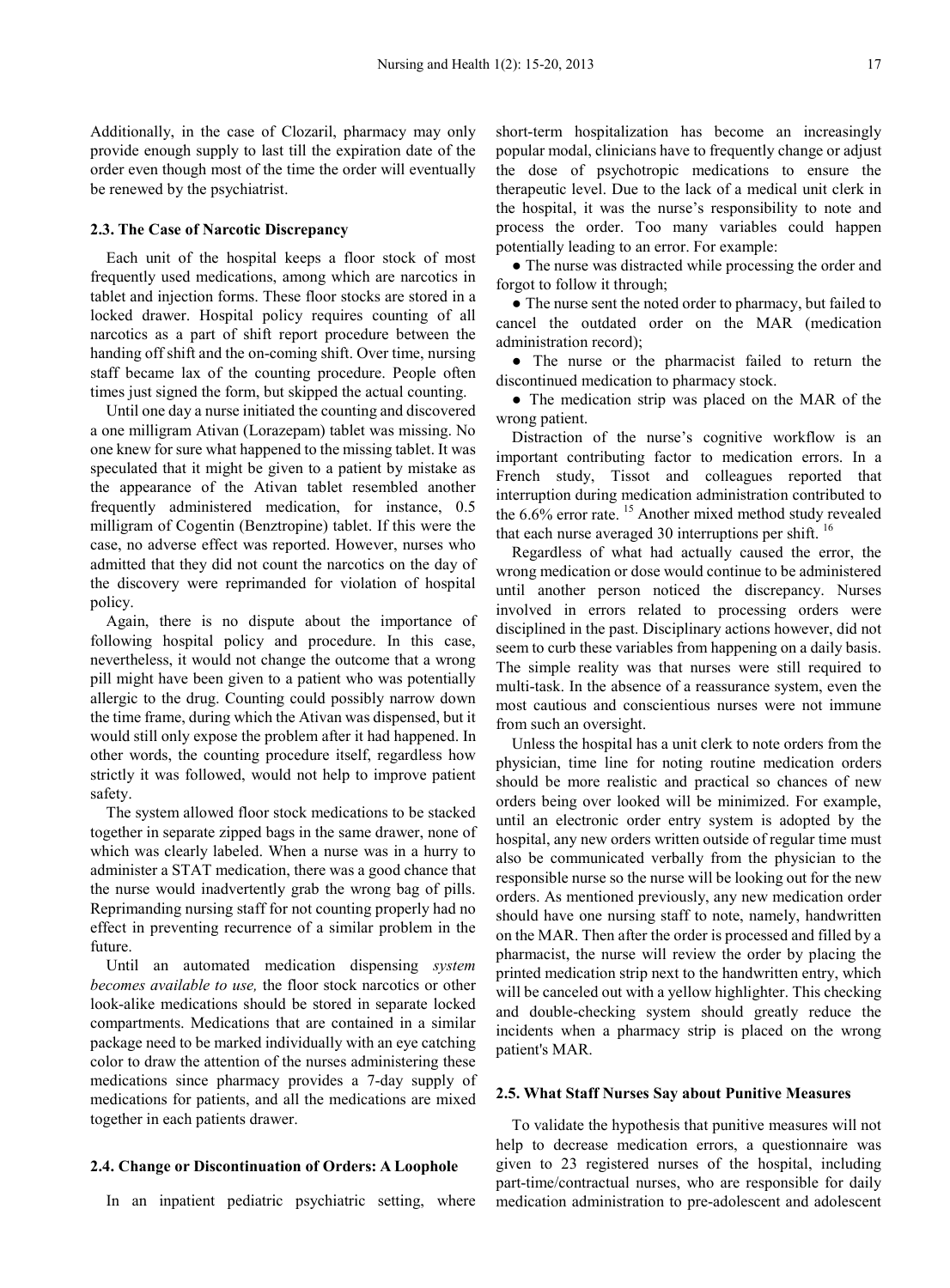clients (n=23) in November 2007. These are primarily psychotropic medications although some patients are admitted to the hospital with pre-existing health conditions, such as diabetes, asthma, and epilepsy, etc, which require concurrent medical treatment.

The survey has an overwhelming response rate of 96%. Out of 23 nurses, only one chose to opt out. As expected, the survey result is congruent with routine practice in the hospital. 21 out of 22 survey respondents answer "No" to questions 1 and 2. Majority of the nursing staff tends not to report a medication error involved themselves or others if they believe the error does not cause harm to the patient. When there is potential harm to the patient, the survey result skews heavily to "reporting the error" although a certain number of respondents are still "sitting on the fence".

On one hand, this is a reflection of a group of dedicated and accountable nurses who regardless of repercussion, will uphold the idea of "do no harm" to their patients. On the other hand, it is a disturbing fact that error prone processes will continue to go unnoticed as long as people think patient safety is not compromised. Nevertheless, a seemingly minor error can potentially become a fatal error. For instance, the wrong drug is given to a patient who is allergic to it.

Although the survey result was representative of a typical in-patient psychiatric hospital, there are certain limitations. Due to the size of the survey setting, it was not possible to conduct random sampling of responses. Participants of the survey came from a homogenous pool. The result would be more convincing if a comparative study could be done with another setting where a non-punitive measure for error reporting was the norm. Additionally, there was certain degree of psychological bias of the survey participants, some of whom admitted that they answered the hypothetical questions on reporting of medication errors based on what they thought was the right thing to do, not on what they would have done in reality.

## **3. Conclusion**

Obviously, hospital administration has much at stake when rate of medication errors stays high. Throughout the years, the psychiatric hospital has implemented various measures of quality improvement to target problem prone areas, as errors become evident. However, a more proactive approach needs to be adopted to replace the current approach of "fixing it after it is broken".

Whenever a problem is discussed, a quality improvement initiative must be suggested at the same time with measurable outcome indicators. The risk management team will follow up after the initiative is implemented and evaluate the effectiveness within a predetermined time frame.

A non-punitive environment is imperative in encouraging self-reporting of medication errors. The hospital administration should acknowledge the fact that any medication error with the exception of overt negligence or

malignance is a system failure. It exemplifies a necessity to re-examine the entire process instead of blaming the individuals involved. It is expected that medication error rate will go up initially due to increase of self-reporting. However, with the implementation of error reduction measures, error rate should gradually go down over time.

The policy should specify "no repercussion" if the individual reports the error as soon as it is discovered.

Management should promote open communication in the workplace. Open communication helps to develop strategies to decrease medication errors. Open communication includes anonymous, non-judgmental discussion among health care providers so everyone can benefit from experience of others. The focus should be on what went wrong, how it happened, and why it occurred, not on who was involved.<sup>17</sup> Such a culture will make each error incident a valuable learning experience for all nurses.

Open communication also means dissemination of medication information to the patients. Patients need to be kept abreast of the name, time, dose, purpose, and potential side effects of the medication they are taking. Nurses should always encourage their patients to ask question about any medications given to them. If patients are ever in doubt, chances are the medication might be wrong and it is worth double-checking.

In Recent years, bar-coded medication administration (BCMA) is promoted as the most effective way to reduce administration errors and is being implemented widely. Conceptually this technology should catch nearly all error.<sup>18</sup> However, nothing will ever be able to replace a culture of patient safety and continuous improvement of the system of medication administration in a healthcare organization.

## **4. Survey Questions**

1. Do you think the hospital's handling of medication errors encourage self-reporting?

Yes No

2. Do you think that the hospital's management of medication errors facilitates communication and improvement in medication safety among nurses?

Yes No

3. How likely is it that you would report your own medication errors if there was no harm to the patient?

1(definitely not) 2(unlikely) 3(might or might not) 4(probably) 5(definitely)

4. How likely is that you would report another nurse's medication errors if there was no harm to the patient?

1(definitely not) 2(unlikely)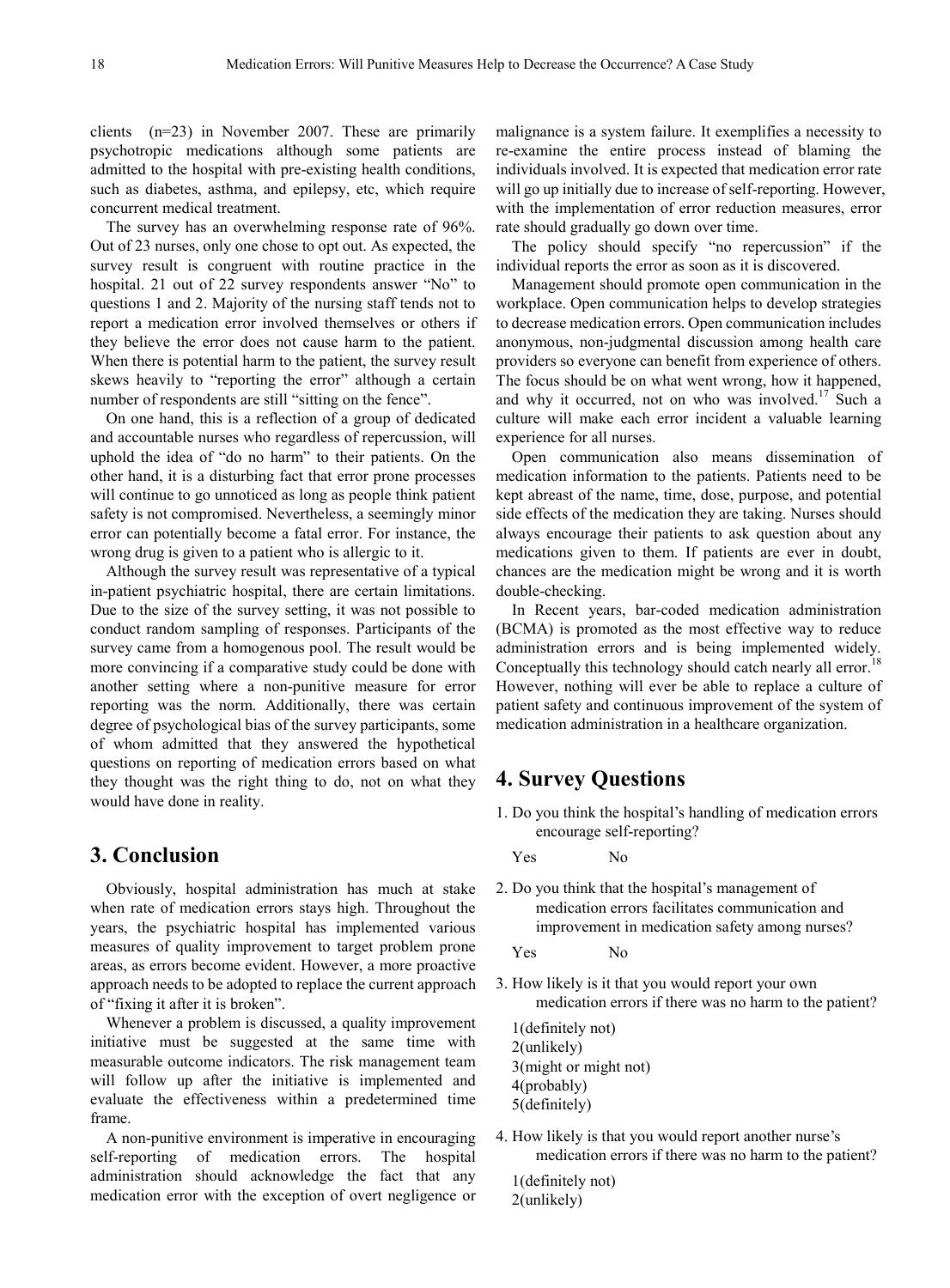- 3(might or might not) 4(probably) 5(definitely)
- 5. How likely is it that you would report a potentially harmful medication error by yourself?
	- 1(definitely not) 2(unlikely) 3(might or might not) 4(probably)

# **Survey Result**

Question 3

5(definitely)

6. How likely is it that you would report a potentially harmful medication error by another nurse?

Question 4

1(definitely not) 2(unlikely) 3(might or might not) 4(probably) 5(definitely)





Question 6